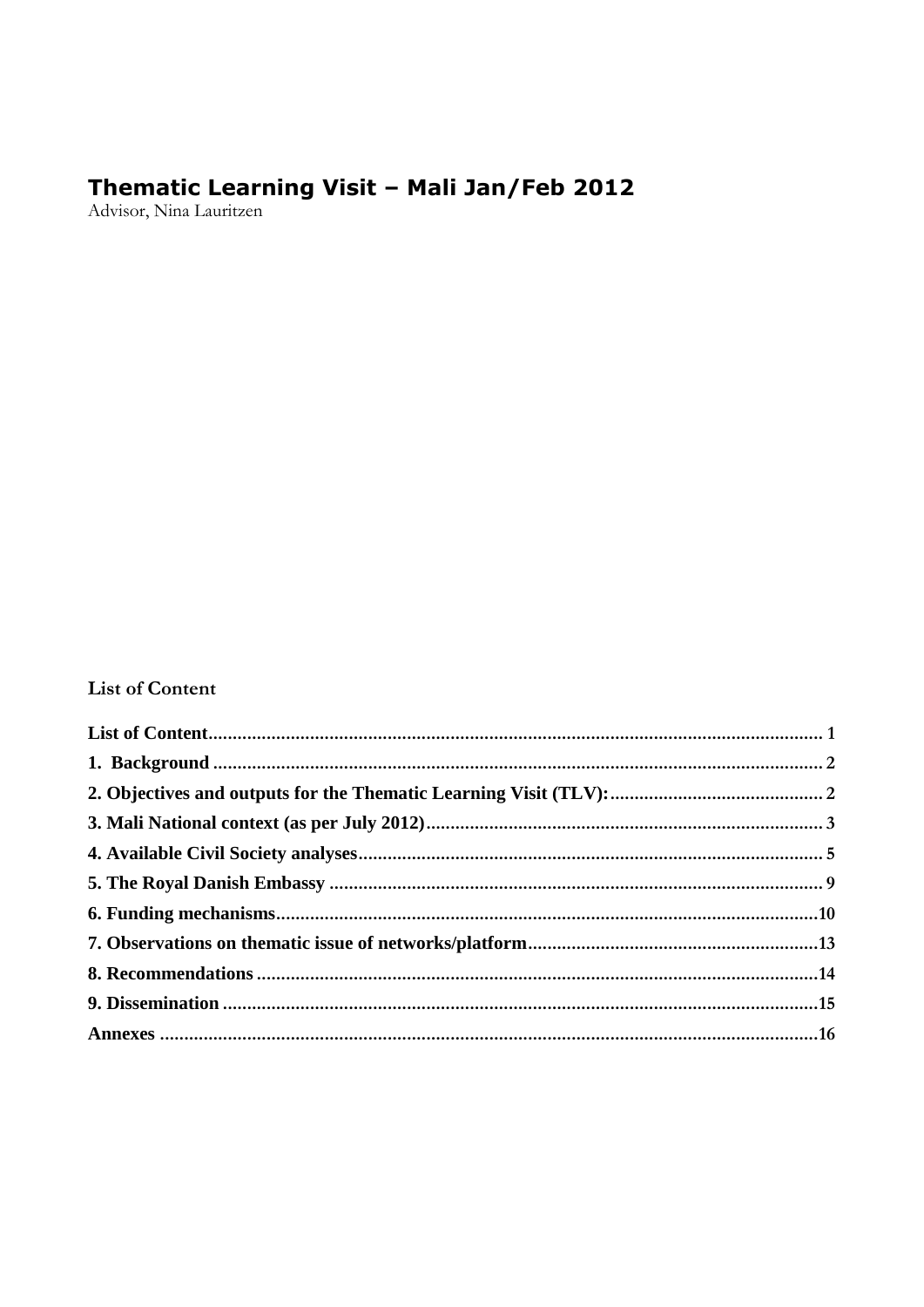## <span id="page-1-0"></span>**1. Background**

CISU (previously PATC) is a Danish umbrella organisation that has around 280 members among Danish civil society organisations, all working with international development. The focus area of CISU is capacity building of the Danish CSOs through training and advisory services and the administration of a Project Fund on behalf of DANIDA (Danish Ministry of Foreign Affairs).

Besides, CISU advocates on behalf of the member base regarding the general framework for Danish civil society organisations and attempts to stage relevant debates and discussions among the members and Danish civil society in general.

In order to understand the context that CISU members and their Southern partners are working in, CISU attempts to build up country context specific knowledge, relating this to an area of interest for members in Denmark, their partners in the Global South and CISU.

#### **Thematic Learning Visits and reports**

So far advisors from CISU have carried out seven Thematic Learning Visits (TLV's) – to Bolivia, Tanzania, Nepal, Nicaragua, Kenya, Uganda and Vietnam. Each visit has looked at the specific context of civil society in the particular country. This has been done in order to build capacity within CISU to enter into dialogue about the implementation of the Danish Civil Society Strategy<sup>1</sup> with CISU members and their local partners and the Danish Embassies in the visited countries.

Experience from the seven visits reveals that there is a need to sharpen the focus of the visits, to concentrate on one or two relevant issues in the particular context and to plan the visits as part of an inclusive and participatory process, where the participation and the dialogue form an important part of the eventual outcome.

Factors of relevance for choosing Mali include:

- Mali is a DANIDA Partner Country
- 13 CISU member organisations work in Mali5 active projects are financed through CISU's Project Fund and implemented by the following Danish organizations and their Mali partners: KULU/FEMNET, Børnefonden/ASDAP, Vedvarende Energi/MFC Mali, International Kontakt/Groupe d'Amphari
- Projects and programmers through DANIDA's Single funding mechanism: IMCC/APS + ASDAP

The visit took place from  $4<sup>th</sup>$  January to  $5<sup>th</sup>$  February 2012.

## <span id="page-1-1"></span>**2. Objectives and outputs for the Thematic Learning Visit (TLV):**

## **Objectives**

Enhanced knowledge in CISU including her members working in Mali on the context for CSO operations in Mali

Shared understanding in CISU, including her members, CSO partners in Mali about how CSOs operate in Mali.

-

 $1$  The Civil Society Strategy – Strategy for Danish Support to Civil Society in Developing Countries, Danida Dec. 2008.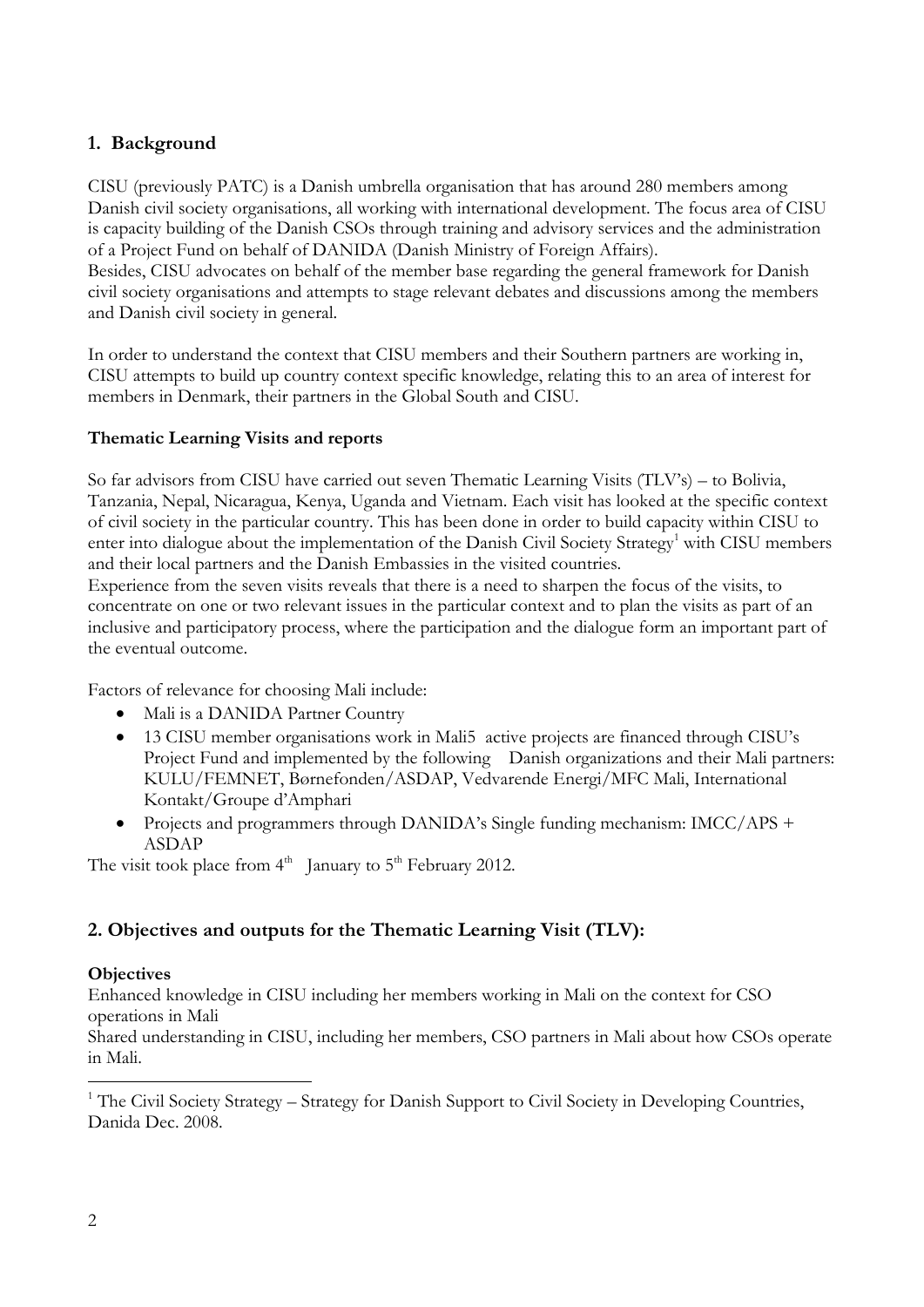## **Outputs**

- Initial mapping of Danish organisations' activities in Mali, including organisations that work with own funds and Danish Frame-organisations
- Mapping of the status of Mali civil society and emerging Civil Society including:
	- Overview of existing civil society analyses
	- Available basket funding mechanisms for civil society organisations
	- The general organisation of civil society, including existing civil society networks in Mali.
	- The Danish Embassies engagement with civil society, including support to basket funds, use

of local grant authority and support to Civil Society Organisations through various bilateral sector or programme modalities.

 Visits and meetings with a number of Malian CSO's (primarily partners to members of CICU), networks and platforms in order to identify and discuss potentials and challenges on how to ensure the dynamic function of the networks/platforms.

## **Methodology**

The TLV included visits to 12 (and 4 field-visits outside Bamako) Malian CSO's (mostly partners to Danish CSO members of CISU) and one network; FEMNET and a platform; 'Forum de la Societe Civile au Mali' (FOSC), The Danish Embassy, UNDP office, EU delegation and meetings with the Danish representative from The Danish Institute for Human Rights (DIHR) in Mali.

## **Thematic focus of the TLV visit**

The thematic issue functions of networks/platforms were selected according to the findings from the advisors initial visit to Mali in 2010.

In international cooperation there is a tendency that organisations, big as well as small, attempt to forge alliances and networks to enhance outcome and impact. This is also the case In Mali, where several civil society platforms/networks have been established over the last years. Some years ago, the four major platforms took part in the creation of a common platform 'Forum de la Societe Civile au Mali' (FOSC) with the purpose of being better coordinated and represented as civil society towards various developments actors and the Government.

The experience of CISU is that there is little knowledge of **the functions of the networks** Hence the focus of the TLV were on establishing an understanding of the life of FOSC as a civil society network in the context of Mali and on how the local CSO partners effectively can participate in, influence, manage and act in these networks.

But the context during the visit changed dramatically as described below. As a consequence many visits and meeting were cancelled due to the security situation. New threats were faced by the Malian CSO's, and the general Human Rights situation took over much of the agenda.

## <span id="page-2-0"></span>**3. Mali National context (as per July 2012)**

Mali in a vulnerable situation; a coup, a counter -coup and ...?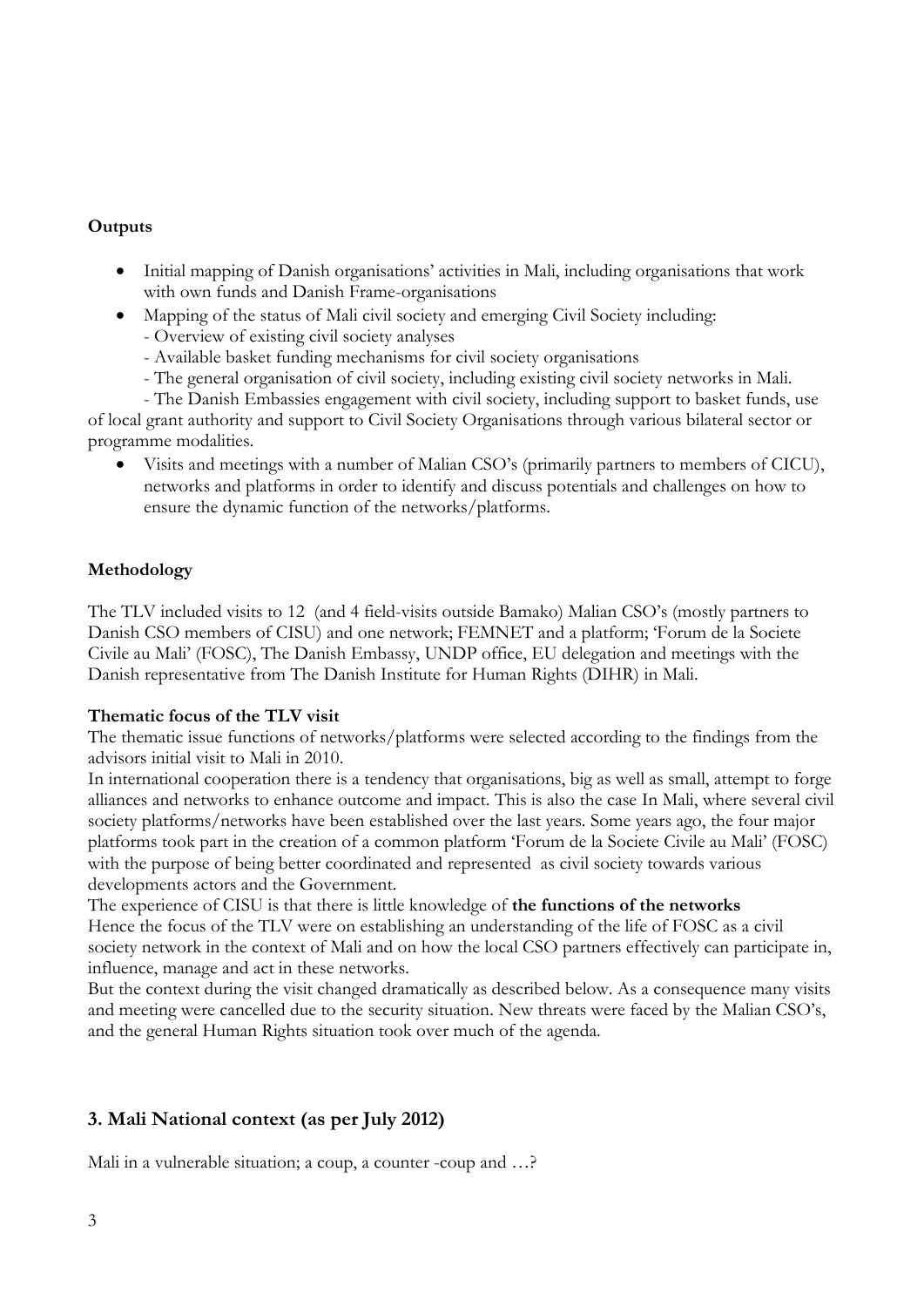As documented in news letters (www.cisu.dk) the unstable situation of Mali was escalating during the visit and especially the partner-seminar (2 February 2012) With representatives from Malian partner CSO's and networks, Danish Institute of Human Rights and the EU delegation was influenced by protesters marching in the streets of Bamako<sup>2</sup>.

In Mali on March 22 2012 a coup d'état eased the way for Tuareg separatist rebels to seize an area in the north larger than France, which they consider their homeland.

The Ansar Dine group later seized the upper hand. Openly allied with Al-Qaeda in the Islamic Maghreb (AQIM), they have since pushed the Tuareg rebels from all positions of power. The rebels drove out Malian government forces from the three large administrative regions (Timbuktu, Gao and Kidal) as well as a part of the Mopti region. Six months later they're still ruling the north and it's unclear whether or when they will be driven out. The Malian military does not have the capacity to reunify the country on its own.

The situation in Bamako has remained generally stable since the coup, despite episodes like the April 30 "counter-coup" and the May 21 storming of the presidential palace.

The coup has definitely had an impact on Mali. President Amadou Toumani Touré, Mali's democratically elected president was ousted just a few weeks from the end of his second and final term of office. It is unclear whether or when elections might be able to take place (scheduled for late April 2012).

The junta handed over power to an interim civilian government, but it seems to continue holding sway over key areas (notably the media and the justice system), and the civilian authorities have proven either unable or unwilling to confront the junta.

Economically speaking, Mali has lost millions of dollars in bilateral aid on which Mali is utterly reliant. The World Bank assistance has now been suspended and the Government revenues are down, to the point that there is a real danger of the state failing to pay salaries on time. The tourism sector is now dead and Mali as a 'hot spot' of international festivals and events has vanished<sup>3</sup>.

DANIDA bilateral aid (75%) has been suspended too. All types of civil society support will continue e.g. within sectors of water, sanitation and education including humanitarian aid.

**[www.telegraph.co.uk/](http://www.telegraph.co.uk/news/worldnews/.../mali/)**news**/world**news**/.../**mali**/**

<sup>-</sup><sup>2</sup> The protest movement of Malian women erupted in the town of Kati on **January 30**. The women were mostly "war widows" of Malian soldiers recently killed in fighting against the (Tuareg) National Movement for the Liberation of Azawad (MNLA).The women were protesting the lack of government support, in particular the shortage of weapons and food, given to Malian soldiers. And they were enraged to hear reports that their husbands, sons and brothers had been massacred in the most dishonorable way by MNLA forces. As the movement gained steam, the women began marching on Bamako, burning tires along the 12 km road from Kati, and heading for the presidential palace overlooking the city on the "hill of power." February 1 and 2, the movement evolved into a more broad-based march in Bamako, soon spreading to Segou, the country's second city*.*  <sup>3</sup> See http://crossedcrocodiles.wordpress.com/2012/03/28/analysis-of-the-coup-in-mali/

See blog, which provides a good overview and analysis' <http://bamakobruce.wordpress.com/> maliweb.net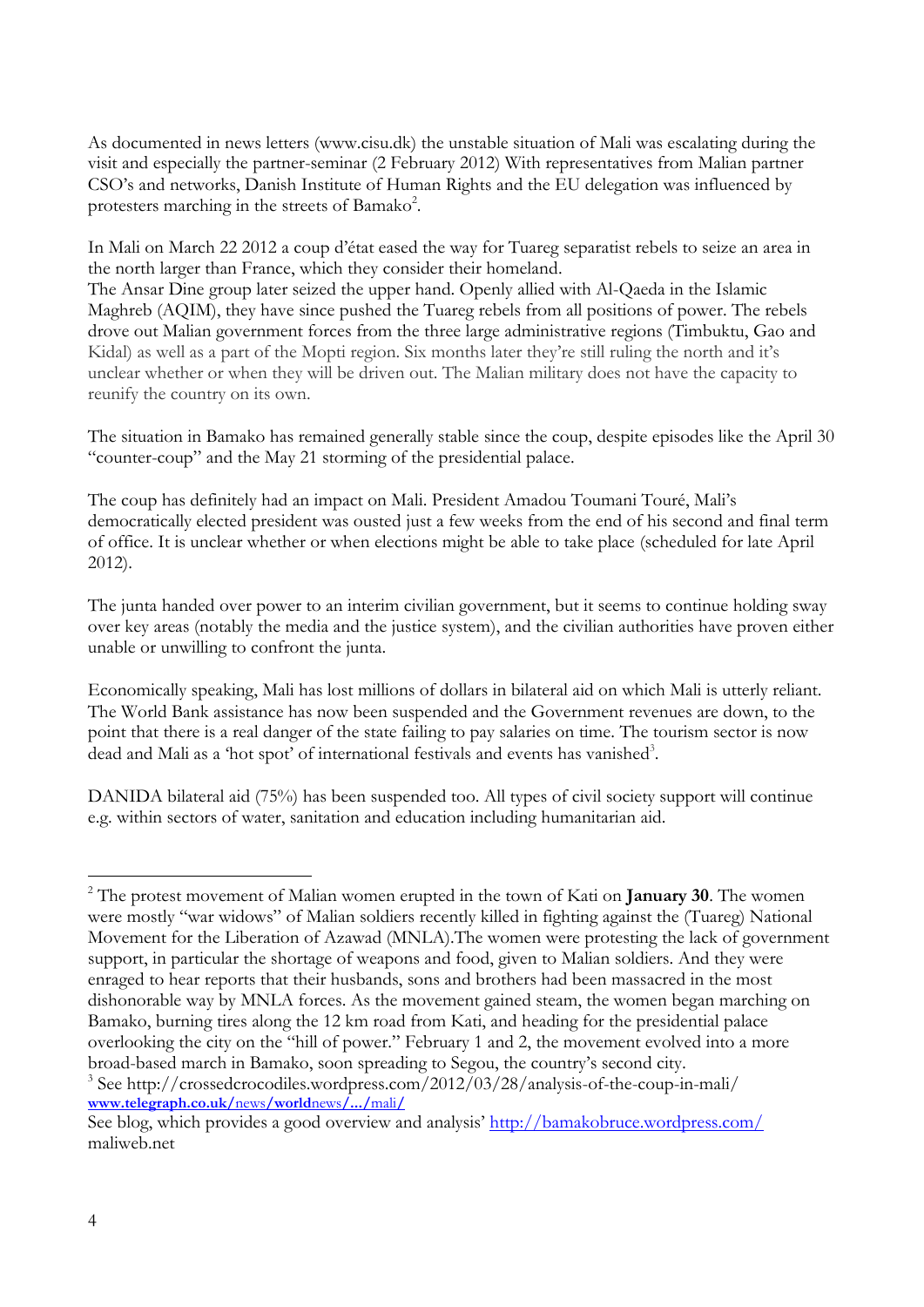According to DANIDA, the future CS support will be focusing on how CS can support the process towards peace and democracy for example on how CS can ensure activities that can promote dialogue between the religious and ethnic parties to the dispute.

#### **CSO response to the coup**

There has been an active civil society response to the coup. Both political leaders and civil society activists have warned against extremists using the situation in the north to stoke inter-ethnic tensions. Amnesty International accuses security forces of doing nothing to prevent attacks on houses and property belonging to Tuaregs, Arabs and Mauritanians.

**Forum des OSC** (FOSC) has also responded to the coup see [www.societecivile](http://www.societecivilemali.org/)**mali**.org*.*

## <span id="page-4-0"></span>**4. Civil Society analyses**

The civil society has developed rapidly since democracy was introduced in the beginning of the 1990s. Today at village level more than 50.000 associations exists, but with no official/formal status for example of the traditional women's, hunters and elders associations. Newer types of associations are school-parents, health and water committees etc.

In 2009 around 12.000 associations have legal status and 2150 CSO's (Danish Embassy has an estimate of around 4000) have signed an agreement/partnership with government. Only 500 of the registered associations/CSO are considered active<sup>4</sup>.

There are few analyses, studies and evaluations of the civil society / non-state actor situation in Mali. The following gives a reasonably updated overview as per July 2012.

**"Etude preparatoire au Programme de renforcement des Capacites de la Societe Civile du Mali '** Type Fonds Commun (Septembre 2009) By Gefrad and Niras Only available by request from Danish Embassy in Mali www.um.dk

The purpose of the pre-study is to set up three models of support modalities for the Civil Society basket fund and hence provide a document for the bilateral, multilateral stakeholders as well as for the Malian Government to decide upon.

The study applies a typology of CSO's divided into 4 levels (see chapter 5) and has been leading to

## **"Document du Programme Thematique d'appui a la Bonne Gouvernance au Mali (PTAGMA 2009-2013)' Septembre 2009 by Gefrad/NIRAS**

http://mali.um.dk/da/danida/god-regeringsfoerelse/

The document is a thematic programme of 'Good Governance' (DKK 75 millions and 9 donors) and provides an overview including chapters on the human rights situation, the fight against corruption and of the state of the Civil Society.

The Good Governance Program consists of three elements as described in point 5.

-

<sup>4</sup> DANIDA funded pre-study from September 2009 on civil society funds: "Etude preparatoire au Programme de Renforcement des Capacites de la Societe Civile du Mali.By Gefrad/NIRAS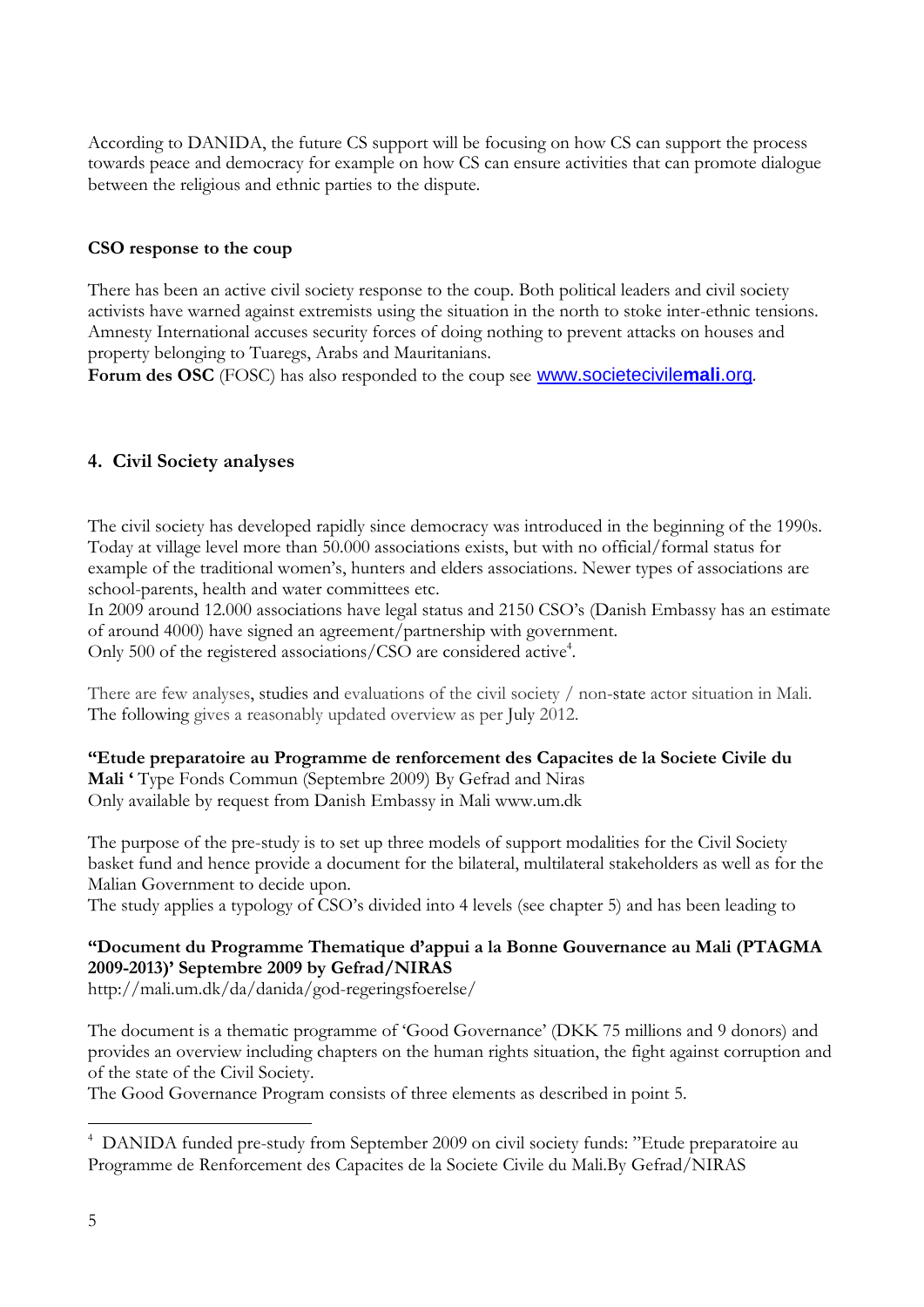**"An Evaluation of Malian Civil Society's role in Governance"** by African Development Bank and RTI International (March 2007). Open Society Institute, African Governance Monitoring & Advocacy Project.

[http://www.afrimap.org/english/images/paper/Mali\\_Civil\\_Society](http://www.afrimap.org/english/images/paper/Mali_Civil_Society) (fin).pdf

The short and interesting evaluation is viewing the Malian Civil Society in relation to four major functions:

- As an **advocate** for representing interests of their constituencies
- In **service delivery** in education, health and other sectors
- As a **partner** with the Government (GO) in development planning, in promoting understanding of the decentralization system and in other areas.
- As a **Watchdog** over GO

The conclusion is that Malian civil society has seen progress since 1991. The strongest performance has been as an advocate for representing interests and in service delivery. The weakest area has been in the role of a watchdog over GO especially at regional and commune level.

#### **"Civil society Participation and the Governance of Educational Systems in the Context of Sector-Wide Approaches to Basic Education" (March 2006)** Ontario Institute for Studies in Education by Suzanne Cherry and Dr. Karen Mundy

http://www.academia.edu

The study provides a thorough introduction to the civil society in relation to education and the 10 year educational reform program (PRODEC= Programme Décennal de Développement de l'Education) that Mali launched in 1999. The study describes how Mali as the first West African country developed a widespread community schools movement. Between 1995 and 2002, the number rose from 176 to 2344, representing more than  $\frac{1}{4}$  of all primary schools. External donors supported this rapid expansion of INGO and community led schools. The Mali Government called upon NGO's to incorporate their educational innovations into the education system and to participate in the design of the PRODEC program.

The study argues that though civil society actors played a part in the initial design of PRODEC in the late 1990s, their capacity to play a coordinated policy role at the national level needs to be strengthened.

Concluding remarks on the overall Civil Society context of Mali

The overall consensus expressed in studies, reports among various stakeholders is that Mali is a favourable context for CSO activity. In comparison to other West African countries such as Niger and Senegal, Malian CSO's have a much easier official process to follow for registration. For example the government must complete a NGO registration within 3 months of application or it becomes automatic.

CS in Mali has various roles and functions during the 1990s and 2000s.

Many reforms within health, education and decentralisation were introduced and these reforms have expanded policy space for civil society. One of the important functions of CSO's has been as a **partner/ or collaborating with GO** in for example understanding and building capacity for

decentralisation, involvement in the Malian PRSP and being part in the design of the education sector programme PRODEC.

CSO's have increasingly participated in the implementation of multilateral donor-financed GO programs for example in relation to HIV/AIDS control.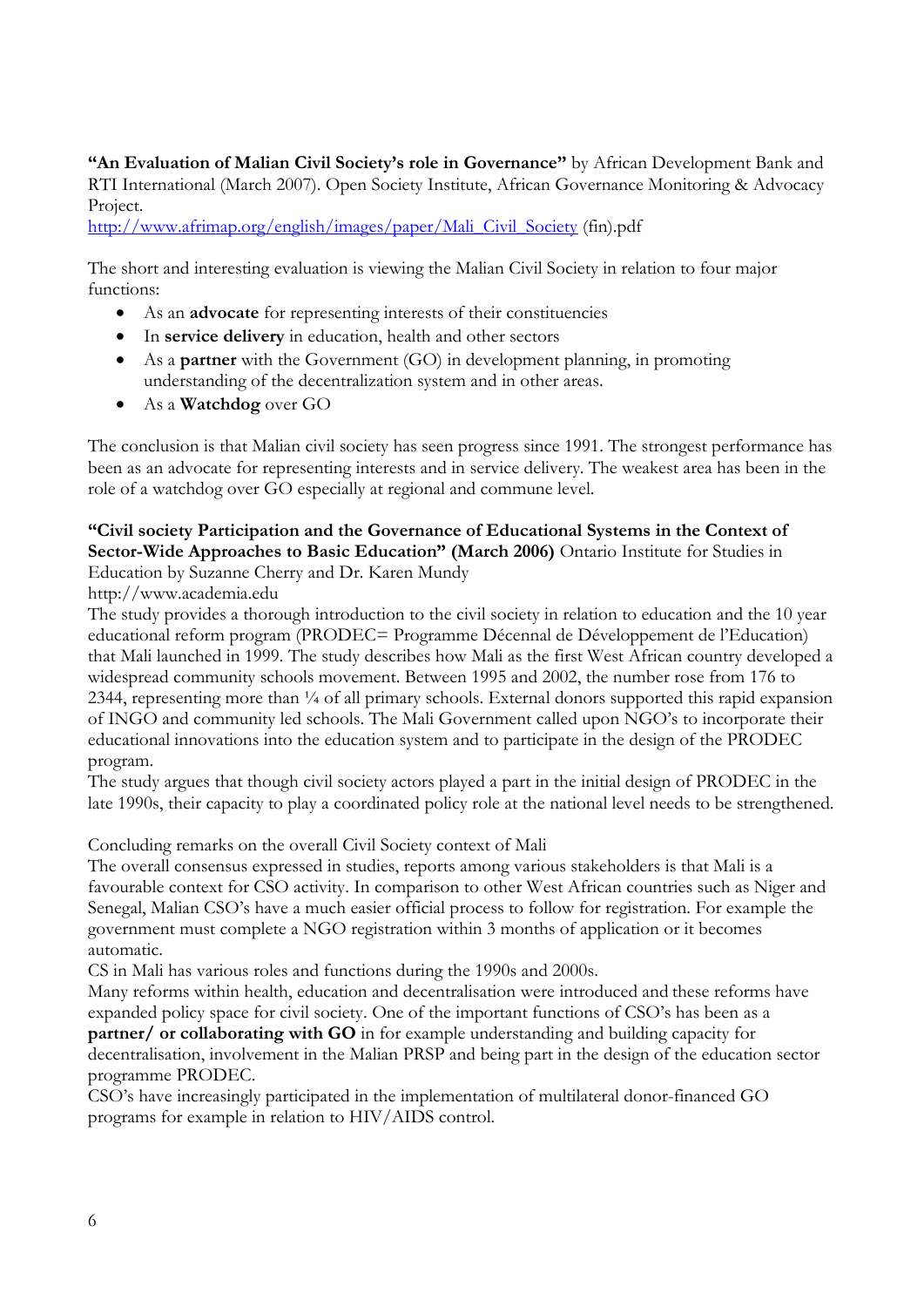In light of recent turmoil in Mali, it is relevant to stress the vital role that civil society played in **promoting national reconciliation** in relation to the Northern Tuareg rebellion. In 1994 *concertations nationales* were held throughout the country that helped form the basis of the 1996 Peace of Timbuktu. CSO's, having an established reputation for their contact and collaboration with grassroots populations, were used to organize and facilitate these consultations.

Since 2000s many CSO's have build **coalitions** amongst themselves with support from funds. Many of them to gather sufficient strength to address state authorities and donors, but as the partner-seminar revealed, their establishment should also be seen as a bottom-up consensus building effort.

There is no doubt that Mali has a vibrant and diverse civil society, but also a very young one and that it is playing an important role in the shaping of a democratic society.

#### **The Malian CSO's self-assessment of strengths-weaknesses-opportunities and threats (SWOT)**

In continuation of the above description of the Malian CSO's a presentation of the Malian CSO partners to Danish CSO's participated in a **partner-seminar on** 2<sup>nd</sup> Feb. where a SWOT exercise was conducted among the 21 CSO participants.

The three groups presented the following **strengths of the Malian CSO's**:

Diversity, openness, good representativeness, good anchoring among local communities since staff is living among the people and thereby integrated in their reality. There was an overall consensus that they were good at establishing dialogue among various stakeholders.

#### The following **weaknesses** were presented:

A growing concern was expressed for the increasing competition amongst the CSO's, lack of administrative and technical capacity as well as lack of leadership capacity i.e. engagement of and access to leaders in the CSO's. Unclear structures were mentioned in particular in relation to the lack of division between board/political leadership and management/staff/implementation level. Legitimacy (relations to constituencies) was another challenge. Difficult for CSO's to mobilize to doing voluntary work. A general view expressed by all participants was lack of financial, material and institutional resources.

The larger, national CSO's expressed that their capacity to play a *coordinated* policy role at the *national level* needs to be strengthened.

#### The following **opportunities** were presented:

The CSO's are enjoying the freedom of assembly. Our efforts are acknowledged by the government, CSO's have a 'voice' in relation to the GO, CSO's have new opportunities with regard to the CS funds, Mali is a democracy, and CSO's enjoys a good, solid judicial foundation in particular in relation to the ratified human rights conventions.

The below mentioned **threats** were furthermore presented and heavily discussed:

Security situation is the biggest challenge, the Islamic lobby increases the pressure, and the frustration among especially young people is big due to poverty and lack of employment. Mali suffers from bad political leadership, much corruption, climate change, pressure from donors to ensure results within a too short timeframe and finally the lack of alignment or coherence between the leadership of the Civil Society Fund (PAOSC) and the prioritizations of donors.

After the presentations a discussion took place. Here are some key points in relation to the major challenges confronting CSOs in Mali: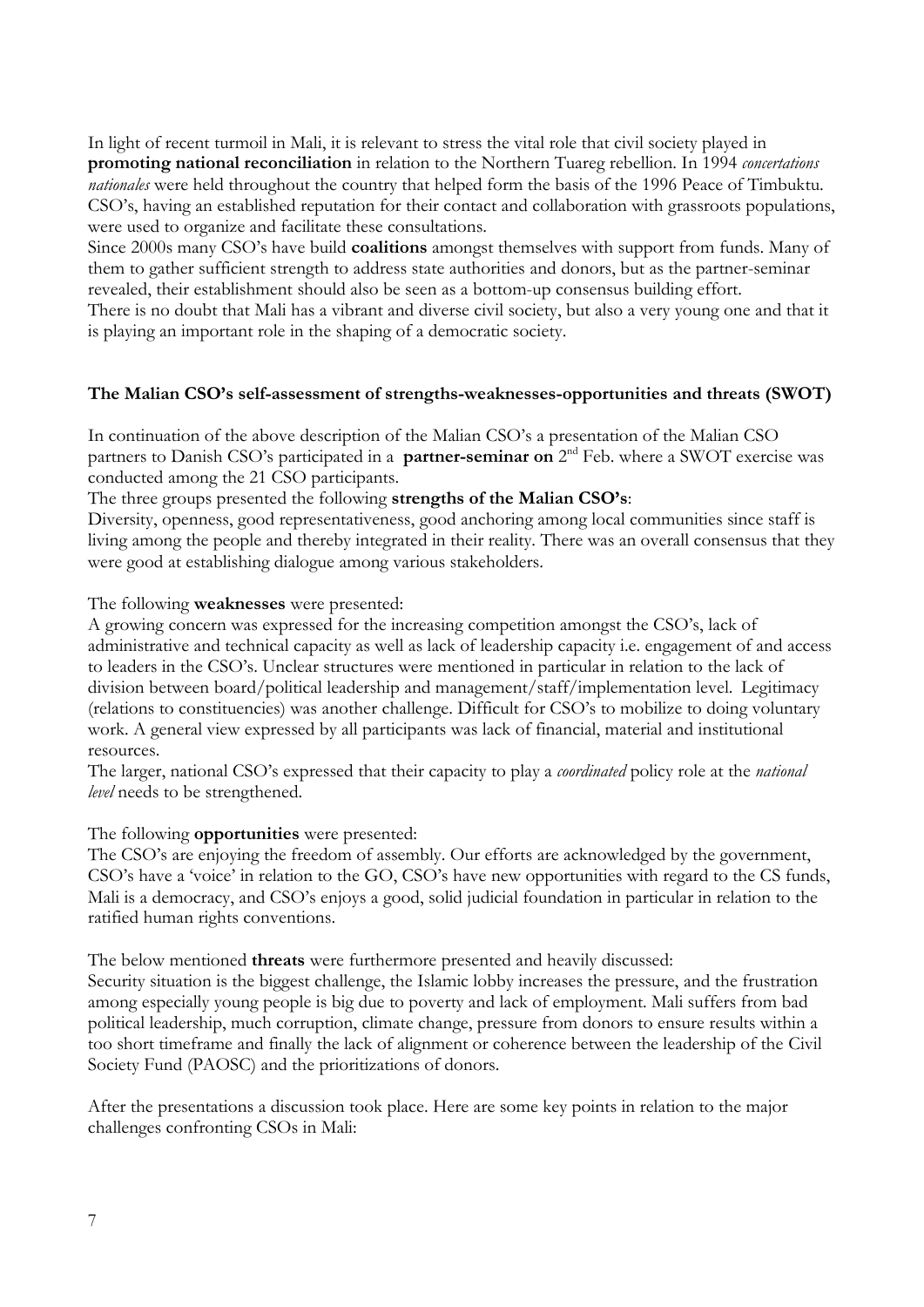- There was a consensus among all of the 21 CSO participants that the general short period (2-3) years) of project/programme implementation is a constraint in fulfilling the often high expectations of donors/partners especially because the majority of them rely on voluntary staff. This, together with the donor's often very rigid focus on delivering outputs and results was a major challenge. The need for more core-funding of the operations of the CSO's was mentioned over and over again.
- Several of the Malian CSO partners faces problems of conflicts when working in the local communities especially in relation to working with sensitive issues like FGM and gender issues in general. Most CSO's experienced deep conflicts of interests in the communities and in particular the discrimination against women was considered a challenge.

The representative from **DIHR** presented their **experiences with human rights CSO's in Mali:**

- Human rights CSO's rarely live up to the principles and values as the basis of their missions, such as good governance, democracy, transparency and accountability.
- Several organisations suffer from the 'charismatic leader' who often is the founder of the CSO: he/she does not delegate, often monopolizes all contacts, trainings and extern missions in such a way that when he/she disappears the organization disappears with him/her. There is no 'alternance' (magtskifte) at the top.
- Information is often not transmitted properly within organisation and only a few around the leader, the bureau, are informed.
- Many CSO's forget their missions and field of expertise when important funding is allocated to 'new fields of interventions': human rights organisations working on civil and political rights will suddenly develop projects on AIDS or Climate Change because funding is suddenly available there. Therefore institutional capacity is very difficult to build up within CSO's because of lack of long term planning and the race after financial resources.

 $\bullet$ 

The representative from DIHR, who collaborates with and builds up the capacity of two Human Rights organisations in Mali, also presented the following **Key Human rights challenges** in Mali:

- **Impunity** (straf-frihed) is a key challenge in Mali. Human Rights violations are not properly sanctioned, especially when perpetrators are authorities or economically well off.
- **Access to justice** is very limited because modern justice inherited from the French is expensive, difficult to understand and scary (many judges are corrupted)
- **Informal justice** (the Koran and traditions is always interpreted by men, which brings women, especially poor women, at a disadvantage.
- Another challenge is **public participation**: large groups in society are excluded from participating in public life, especially women and nomads.
- **Public education** is in a very poor state, about 80% Malians are considered illiterate today.
- The right to health is not very effective. One of the worst violations is **female genital mutilation** (FGM) which touches over 90% of Malian women and has a negative impact on women's health.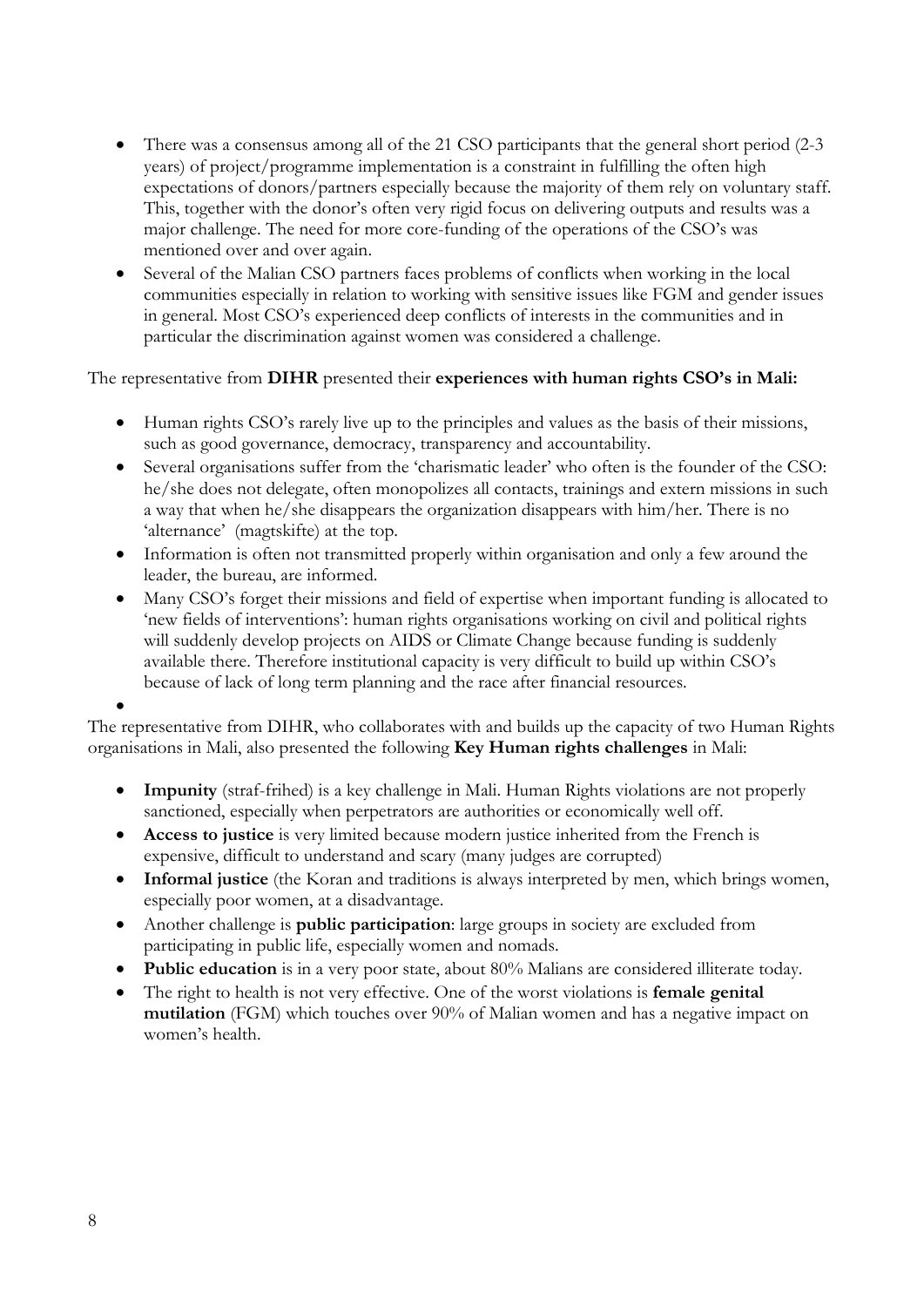## <span id="page-8-0"></span>**5. The Royal Danish Embassy**

Bilateral cooperation between Denmark and Mali focuses on poverty reduction through economic growth. The total aid budget is of 800 million kroner (about 70 billion FCFA) for the period 2006- 2011.

In 2006 opened the Danish Embassy in Mali and the two countries have now established a long-term cooperation.

Based on objectives and priorities in the strategic framework for growth and poverty reduction (Cadre Stratégique de Croissance et de Réduction de la Poverty; CSCRP 2007-2011) the bilateral cooperation focuses on **three sectors:**

- Agriculture (20 to  $25\%$ )
- **Promotion of employment in the private sector (20 to 25%)**
- Water and sanitation (25 to 35%)

In addition to the sector programmes shall also be granted:

- Thematic support for good governance  $(10\%)$
- General budget support (15 to  $18\%$ )

#### **Good governance**

The thematic programme on support for good governance in Mali (Programme d'Appui à la Thématique Gouvernance au Mali=PTAGMA) was approved in 2009 (Government agreement in September 2009) with a budget of 75 million kroner (around 6.6 billion FCFA) for the period 2009- 2013.

Among the priority areas in Mali's poverty reduction strategy is the promotion of democratic governance, strengthening of the judicial system and capacity-building of civil society.

The programme has the overall aim of strengthening Mali as the **rule of law.**

#### The aid comprises **three main elements**:

- Strengthening Mali's Parliament
- Reinforcement of Mali as the rule of law through support to the Justice Ministry's strategic plan for the judiciary, support for the Government's fight against drug trafficking and organised crime, and finally through support for human rights organisations.
- Capacity building of civil society with a view to active participation in public debate

Goals in 2011 were:

- To prepare the Malian parliamentary administration and secretariat to be better able to assist the Parliament after the 2012 elections. To ensure that the parliamentary committees have access to a more qualified service.
- To initiate a process whereby democracy and human rights organization made prior to that and so being prepared to continue to receive non-targeted Danish aid.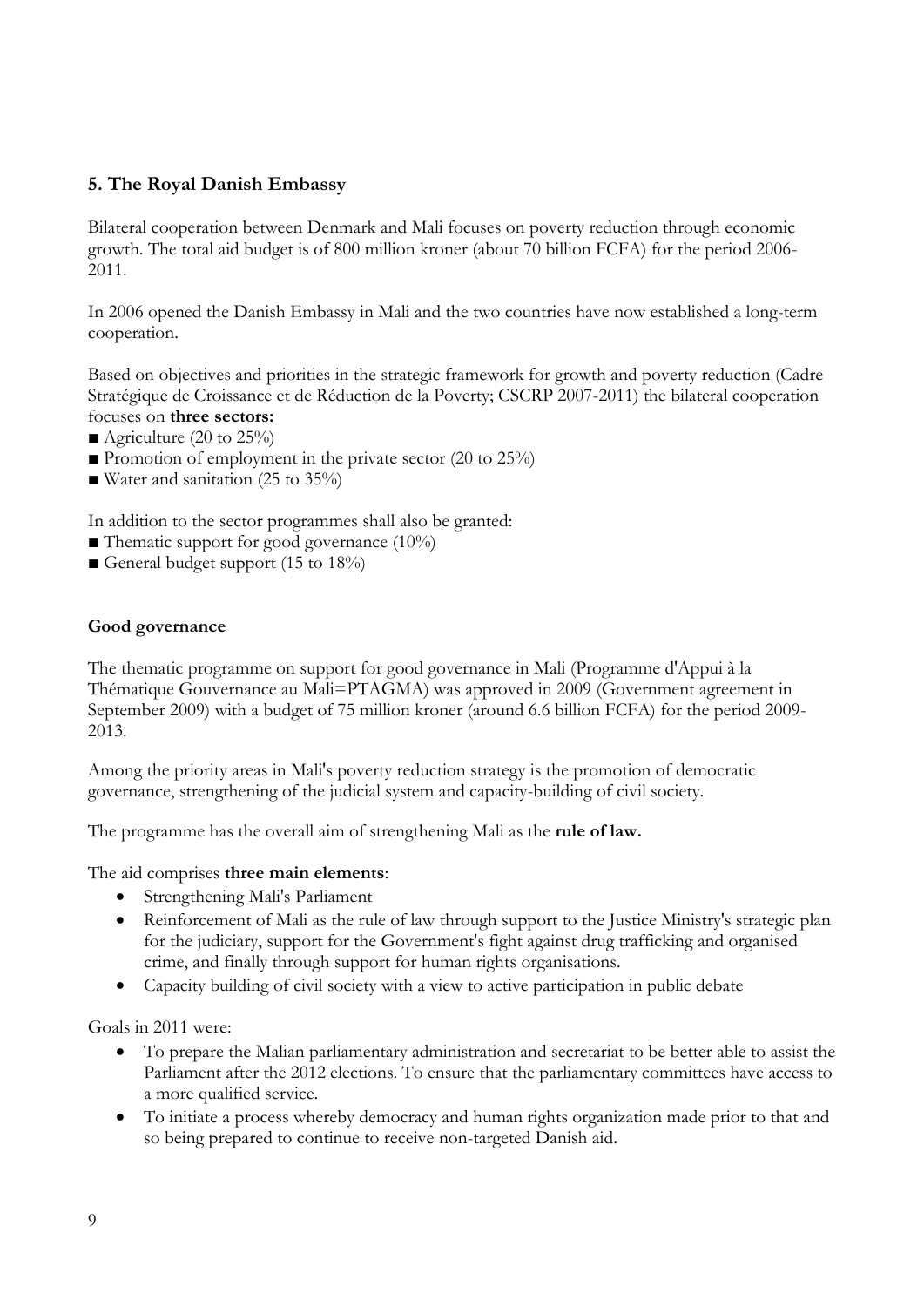To continue to support the Malian State with the promotion of an effective and credible legal system (PRODEJ)

#### **The relation with Danish CSO's working in Mali and the Malian partner organisations**

Danish Embassy informed that no formalized 'National dialogue forum' (evt. note fra CSS) has been organized due to lack of human resources internally at the embassy.

According to the majority of Danish CSO's and their Malian partners, they find it easy to access the Embassy when visiting the country/Bamako.

#### <span id="page-9-0"></span>**6. Funding mechanisms**

#### **Local Grant Authority (LGA)**

The LGA has an amount of DKK.10 millions a year. The Embassy informs that they don't have a set up to handle smaller grants. Since human resources are lacking they try to engage in as few projects as possible. When assessing who should receive funding they screen the overall portfolio and decide according to 'gaps' identified. Not only CSO's receives funding.

On website there is no information on LGA. See<http://mali.um.dk/da/danida/>

#### **Support to basket funds**

Cooperation with CS is increasingly channelled through multi-donor funds and can be administered by CSO's, management consultancies or multilateral organisations. Denmark is currently supporting 18 civil society funds in 14 countries in the context of thematic **governance programmes** with a total 390 millions d.kr. This should be compared with a Danish global engagement of DKK.900 millions. Denmark is in other words a large donor and there is reason to believe that the support will increase in coming years (as expressed by Minister of Development in Jan.2012 in Aarhus)

The Danish embassy informs that civil society funds have been developed to promote donor harmonisation and aid effectiveness as well as to improve donor coordination and reduce transaction costs. It is argued that the CS funds are in line with the human rights based approach and that they have the potential to engage with smaller CSO's - also in remote, rural areas. However, the general point of view expressed during the TLV was that significant human and financial resources will need to be invested in order to engage CSO at local level and build their capacity since there are some indications that funding mostly has benefitted larger and better established organisations.

In Mali the support to civil society fund is called **PAOSC** (Programme d'Appui aux Organisation de la societe civile). The structure of the fund rests upon a pre-study financed by DANIDA where civil society is being divided into 4 levels.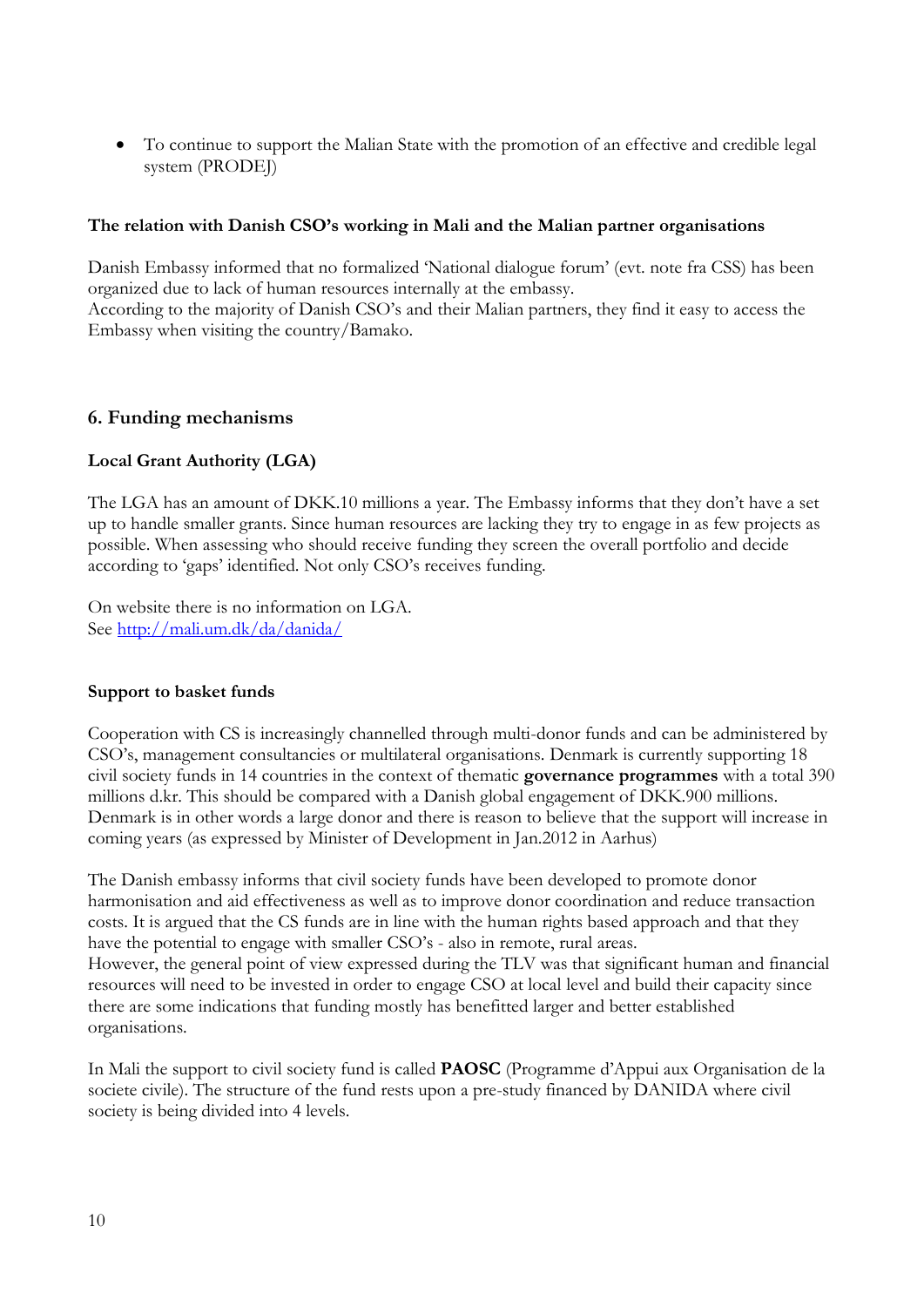**PAOSC 1**: Phase 1 from 2010 -2012 has been administered by **UNDP**. It was supposed to last for 18 months before the initiation of PAOSC 2. But UNDP informs that the period had to be extended due to delay in the implementation, reporting and auditing of the approved grants/projects. Global budget (USD): 3,125.000 USD. Danish commitment: 456.000 USD. PAOSC 1 is an initiative where PTF (donors), CSO's and state join effort in strengthening the institutional and organizational capacity of the CSO's.

#### Type of support provided by PAOSC 1:

The program aims to build the institutional and organizational capacities of Mali's civil society organizations in order to prepare them to effectively carry out their role as the main stakeholders in the second phase of the program, the Civil Society Organizations Support Program (PAOSC II). Its objective is to improve the development programs and policies of the government, and of its technical and financial partners in order for them to better respond to the population's needs, specifically of the most vulnerable groups. The program is intended to strengthen the vitality of apex organizations, platforms, regional consultation frameworks, and of the Forum des organisations de la société civile (FOSC) (Mali's civil society organizations forum), so they can play an active and long-term role in development and social change.

**PAOSC 2:** Phase 2 from 2011 to 2015 is administered by the **Delegation of EU** and it is co-funded by Canada, Switzerland, Denmark, Sweden and Delegation of EU. Global budget: 26,281,618 USD. Danish commitment: 7,500,000 D.kr

The objective of the programme is to provide support to capabilities and involve CSOs at all levels in policy formulation, implementation and evaluation linked to poverty reduction.

The following **description of PAOSC 2** builds on the introduction from the Delegation of EU at the partner-seminar

The strategic leadership is a **Board** consisting of **COS** (Comite d'Orientation Strategique) and **CNV** (La Commision Nationale de Validation)

**COS** consists of: 3 representatives from the state, 3 from civil society and 3 donor-representatives and 1 EU representative as an observer. Denmark is not directly represented in the governance structure.

COS approve the budget, review the draft and the final decision belongs to the EU-delegation. **CNV** under COS consists of 5 members reflecting the civil society, the state and the donors.

**The structure of PAOSC** was illustrated by the Delegation of the EU representative as a triangle including the following 4 levels:

**Level 4** Platforms: (practically non-existing since lack of formalization/coordination amongst members prevails). Consists of much formalized larger faitieres. Established in order to defend common interests towards for example the public authorities.

**Level 3** Large faitieres: coalitions, networks etc. established by several CSO's. Exchange of knowledge, experiences and communication around commonly agreed issues in order to build up capacities or defending common interest.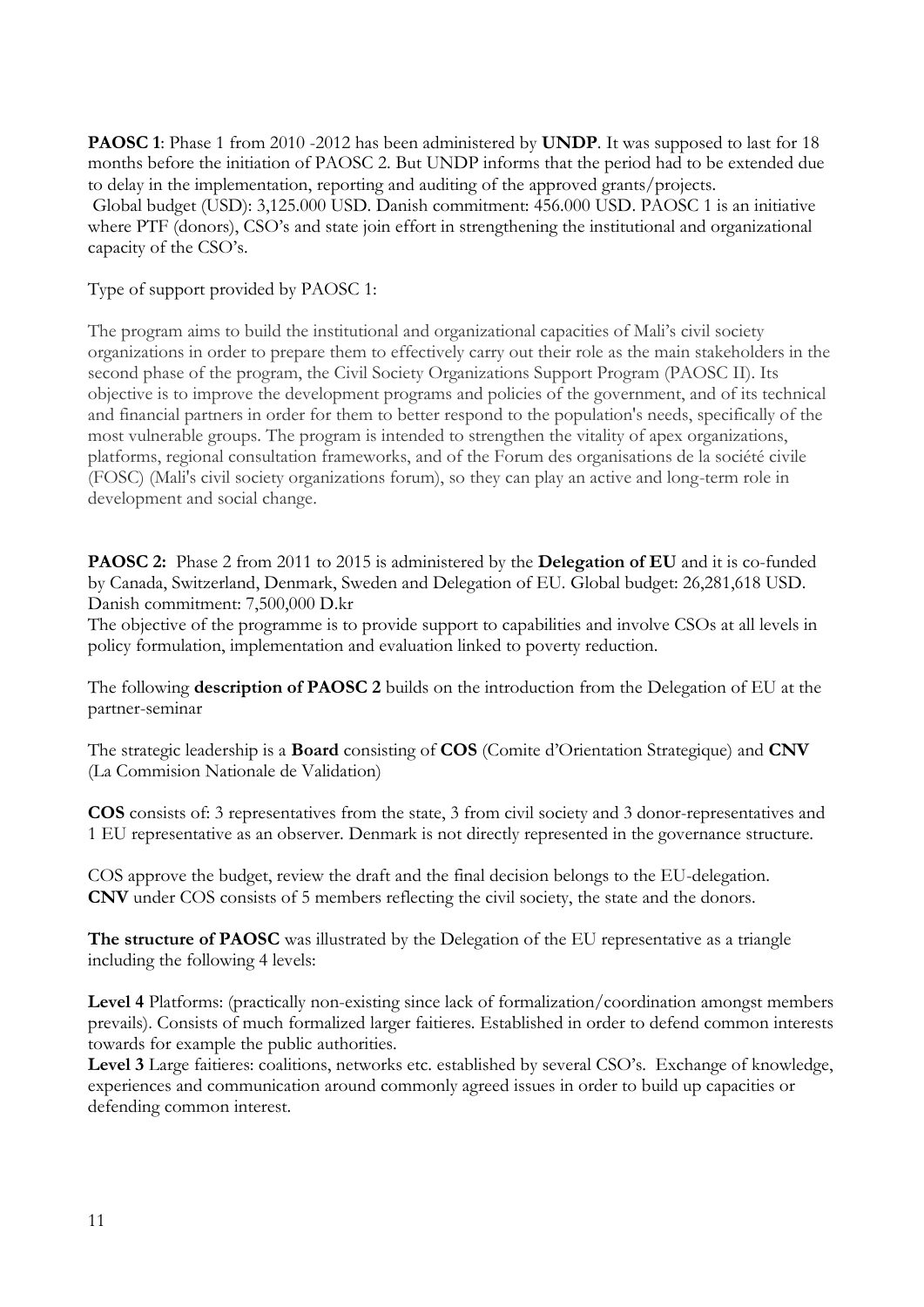**Level 2** More formalized constituencies and structures often acting on behalf of beneficiaries from level 1. Professional development CSO's receiving external finances like for example human rights org., trade unions, faith-based org. etc.

**Level 1** Grassroots' organizations: cooperatives, socio-economic org, farmers movement/unions, women's, youth, sports cultural associations etc. Often less formalized and self-reliant based on contributions from members. Important role performed at local level.

In Feb.2012 a total of **43 projects received grants.** UNDP informs that the major part of the grants has gone **to level 3 and 4 CSO's**. See list http://societecivilemali.org/

## Selection of projects takes place upon selection of eligible CSO's.

*(Unfortunately it was not possible to receive the guidelines, criteria's of selection etc, since meetings were cancelled due to the conflict)*

During the partner-seminar some issues were raised in relation to PAOSC:

- Whether the involvement of government in boards and steering committees limits the ability of funds to support advocacy that is independent of government.
- Lack of alignment or coherence between the leadership of the Civil Society Fund (PAOSC) and the prioritizations of donors.

Some critical points and questions were raised during meetings with UNDP, Danish Embassy and the Malian CSO's towards the function of the civil society fund.

- First and foremost the general view expressed is that it is mainly the larger, Bamako- based CSO's that receives grants (level 3 and 4). The locally anchored CSO's (level 1) often neither have the knowledge of the existence of the civil society funds nor the capacity (language, technical etc) to go through the long and demanding process of applying. (Confirms findings from the previous 6 TLV). The field visits to Mission Africa, Dooni Dooni partner, ASDAP and Spor Media confirms that they didn't know of the existence of the CS Fund. KULU partner, FEMNET (level 3) has recently signed a contract with PAOSC. They claim that the process of applying has been very demanding and with a very short deadline for applications. Therefore they had to hire a consultant.
- When a structure like a civil society fund once is established a new 'logic' occurs. The CSO's who doesn't receive grants criticize those who gets, and those who manage the fund is criticized by all. It somehow becomes everybody against everybody.
- The establishment of legitimacy and ownership of PAOSC is a debated issue.
- Lack of capacity of CSO's needs to be addressed; the Danish Embassy suggested (like during the visit in 2010) that a capacity building unit like CISU should be established.
- Revision/auditing is a challenge in Mali and deserves proper attention.
- A strategy (including roles and responsibility) for the inclusion of level 1 CSO's in PAOSC should be developed by FOSC.
- A major concern expressed by the CSO's during the partner-seminar was how CSO's can reach a consensus.
- More focus on legitimacy of CSO's is needed. How to ensure inclusion of all vulnerable groups in society in all activities regardless ethnicity, religion, gender, age etc.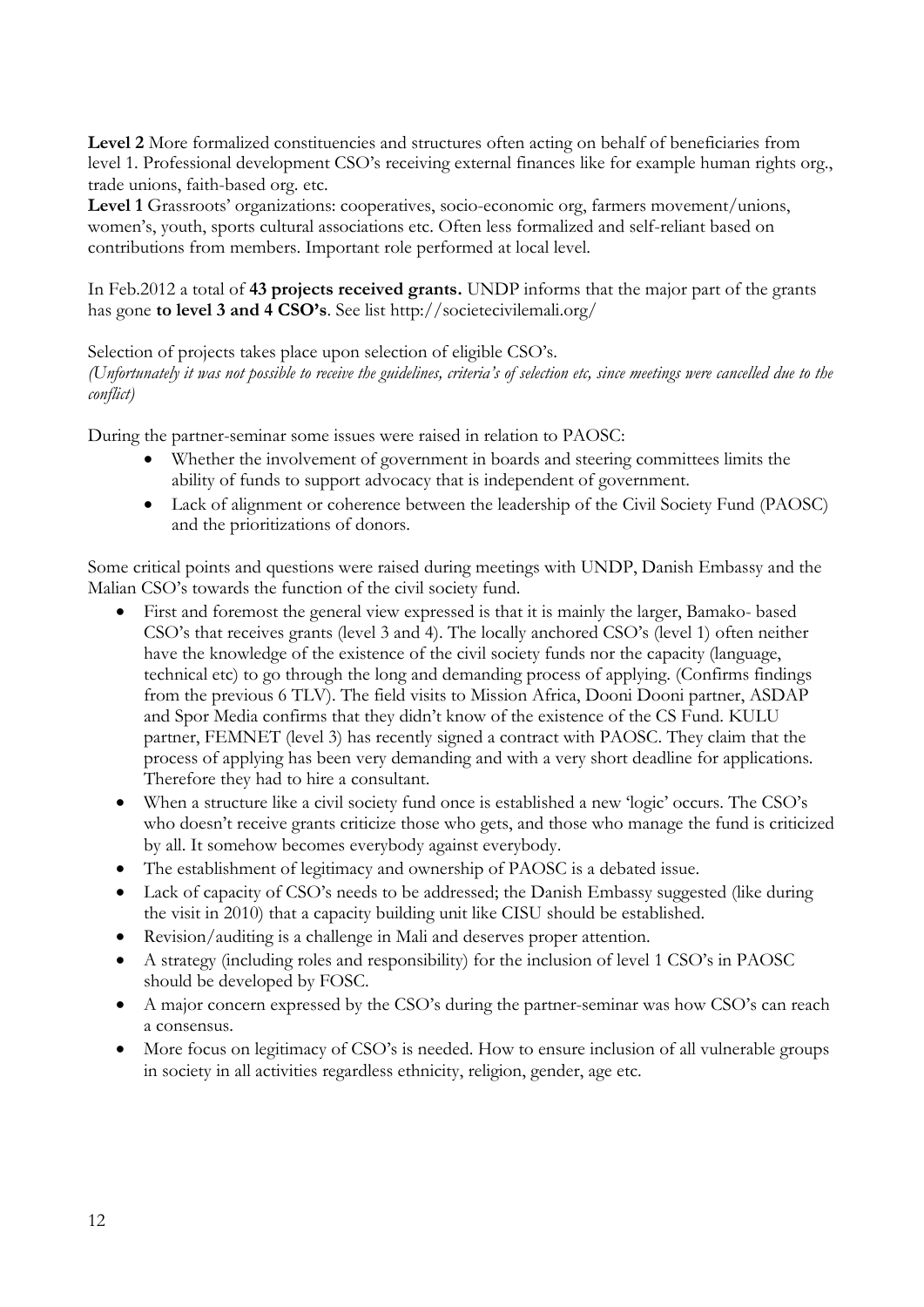## <span id="page-12-0"></span>**7. Observations on thematic issue of networks/platform**

With a relatively young civil society in Mali the number of umbrellas, networks, platforms, associations, coalitions etc. is amazing**.** According to the Danish Embassy and UNDP some of the platforms in general exists more in name than in actual fact and they are suffering from lack of capacity and good governance.

During the visit it appeared that in particular two major Platforms have some political influence: Le Conseil National de la Societe Civile (CNSC) which is a government appointed council and Forum des OSC (FOSC). They are both equally called upon by GO when issues of CS concern are to be discussed. As FOSC plays a major role and function in relation to PAOSC, FOSC is further analyzed below.

## **History of creation of Forum des OSC (FOSC)**

#### *This is a revised version from www.* **societecivilemali.org**

Following the implementation of the Ariane<sup>5</sup> program (2006-2007), national consultations on aid effectiveness have been opportunities for CSOs, donors and the GO to build a dynamic partnership. The first initiative, funded by the European Commission and the second by cooperation Canadian, French, Dutch and the Aga Khan, were among others, triggered the desire to unite CSOs beyond their diversity, within the tripartite partnership State/CSO/PTF (donors).

These initiatives have highlighted the strong need for CSOs to build cohesion within them that would contribute to improving their participation as actors in multiple and diverse but united in action alongside the state and donors. The construction of the dynamic led independent CSOs to drive various processes dialogue internally and externally including:

- **The shared vision** that led CSOs led by the platforms/networks: CNSC, the CNPANE, CNOP and FECONG to better understand their roles and values according Levels 1, 2, 3 and 4 of CSOs and issues development which they must wear the most attention
- **CSO internal dialogue through meetings** which is rotating proved to be the most appropriate approach for the identification of themes and CSOs wishing to be carriers
- **The CSO consultations / PTF in a dialogue** process that laid the foundation for collaboration between these types of players on the participation of CSOs in different sectoral and thematic groups of PTF.

Thus, in September 2007 (at the end of national consultations on the effectiveness of aid) and in September 2008 (at the end of the process shared vision), Malian CSOs and their partners PTF reached two fundamental results:

**Firstly:** Malian CSOs have managed to build in consultation, logic of "self" which expresses the will of the majority of CSOs of 3rd and 4th levels to collaborate beyond the diversity of opinions or positions on specific development issues. This space for collaboration, consultation and mutual support is now unifying framework and coordination actions to strengthen capacity of CSOs.

This space called the Civil Society Forum, which brings together all organizations umbrella 3<sup>rd</sup> and 4<sup>th</sup> level, is open to organizations that are already members of these platforms in the Forum.

Secondly, in this unity of action and not position, CSOs have demonstrated forcefully and arguments and they are still best placed to assess their capacity building needs to be able to contribute effectively to development efforts.

This commitment to innovation has led CSOs and donors to provide a program National capacity building of CSOs on the basis of a mutual fund managed within the framework of the Civil Society Forum. And by mutual agreement, the State, TFP and CSOs have established a **joint commission** to

-

<sup>&</sup>lt;sup>5</sup> ARIANE ; Programme d'Appui et Renforcement des Initiatives des Acteurs Non Etatiques au Mali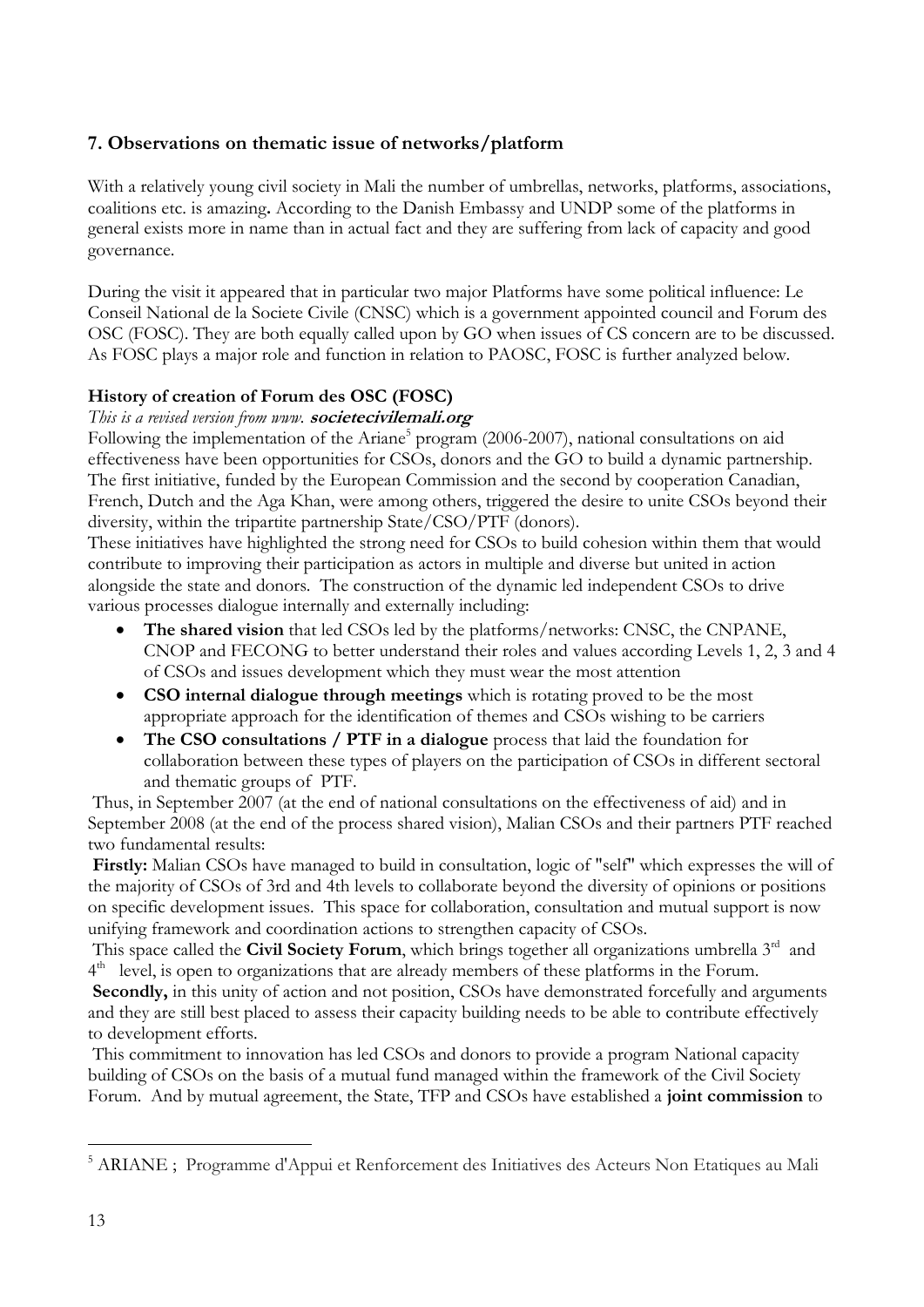develop the program. The **Joint Committee** is specifically responsible for formulating the program document and its control mechanisms.

Today FOSC has 63 (46 according to the webpage) members, which comprise CSO's from level 3rd and 4<sup>th</sup>. Every year a board and President are elected as well as the placement of the secretariat. FOSC is divided into 9 national and regional offices of which the national office is now placed in FECONG in Bamako. The secretariat have 3 employed staffs, but somehow only salary for 6 month? Only around half of the regional offices are running due to lack of staff and to much competition among other regional offices.

The management of FOSC is based on the interviews carried out during the TLV, considered to be very democratic. The fact that the function of the secretariat is working by turns every year is considered crucial for the trust and ownership among members. A monthly meeting takes place with often up to hundred participants.

FOSC is divided into 13 open thematic groups for members e.g. FEMNET (KULU partner) is part of a gender equality group. Other thematic groups are e.g. health and environment. Only half of the groups are 'alive' since all work is on a voluntary basis. The groups are supposed to deliver an annual report to the board.

FOSC are facing some challenges:

- It is only the CSO's from level 3 and 4 that are actively involved in the thematic groups.
- In general only few are active since everything is on a voluntary basis. It is tough to facilitate and manage a network.
- It is a challenge to find the balance of giving and taking in the activities of FOSC. Only few are taking responsibility and the few they are in danger of burning out.
- Far too few resources in FOSC administration (staff, capacity etc)

## <span id="page-13-0"></span>**8. Recommendations**

We know that networks depend heavily on trust and voluntary contributions from its members, and that hierarchy is lacking in the sense that nobody can force people into doing what they are supposed to do. The culture of delivering specified products in an effective and efficient way is replaced by a need to motivate people to engage in a process of change.

This also reflects the need for another type of management. While 'management' usually refers to organisations and projects, the dynamics that matter are by far not confined to such institutional boundaries.

So how CS networks should be managed? How should they be facilitated? How to measure the networks' results and enhance upward and downward accountability and HOW does networks actually take place in terms of results and processes!!

It is furthermore important to establish an understanding of the strengths and weaknesses of networks – how to build up sustainable structures (in relation to constituencies, members and donors)? What is the need for building up the capacity of networks – what is donor role, and how to support development of networks? How to avoid (party) polarization of networks?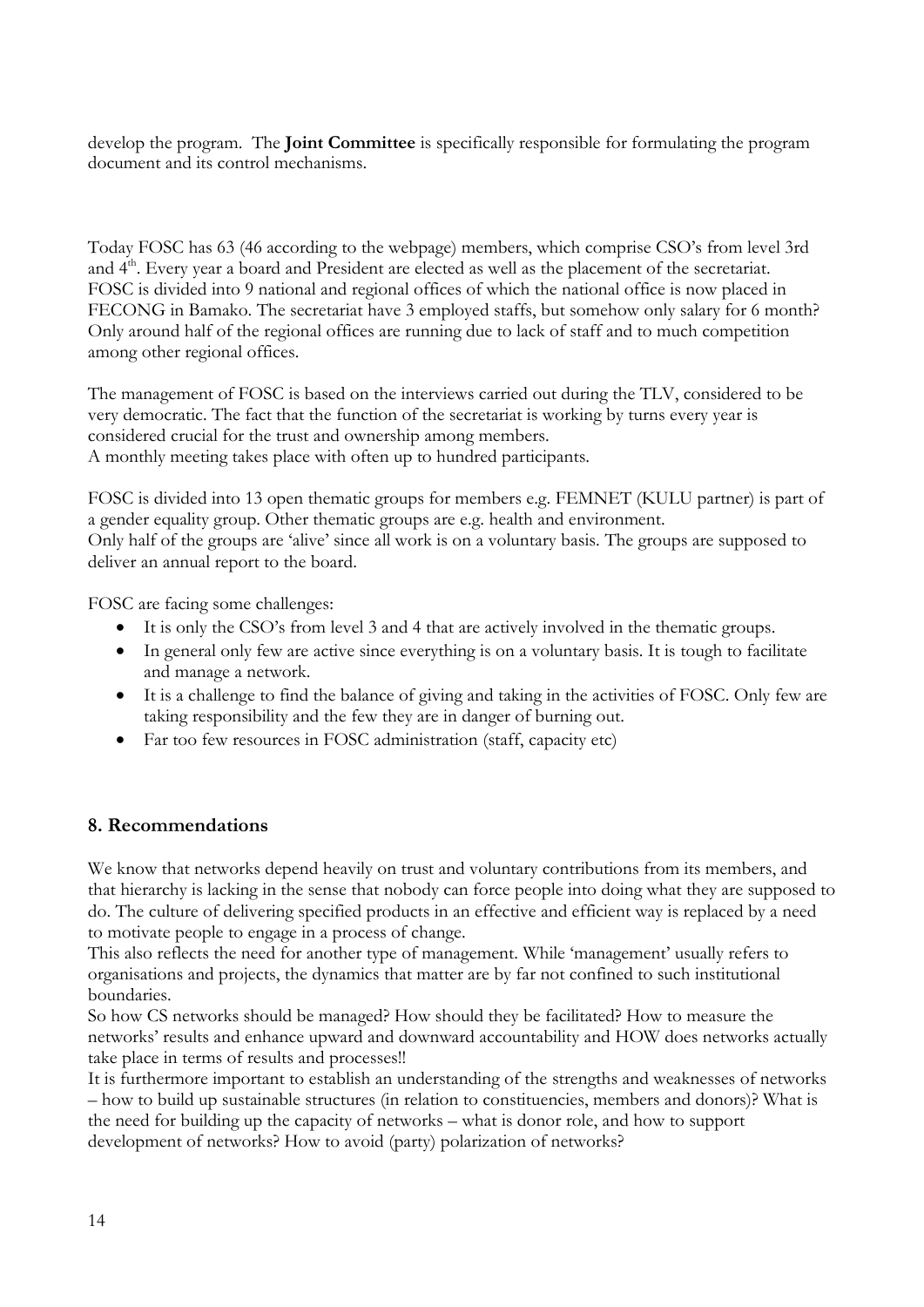The focus of the TLV are on establishing an understanding of the life of a civil society network in the context of Mali and on how the local CSO partners effectively can participate in, influence, manage and act in these networks.

In light of the above analysis the TLV has led to the following recommendations:

## **To Danish CSO's**

- Inform properly on your values, role and expectations throughout the period of partnership with your Malian partner
- Discuss the division of role and function in relation to advocacy in North and South including definition of which input is relevant and realistic
- Make use of the synergy to reach others who work within the same thematic issue e.g. FGM, climate, health etc.
- Discuss openly the context that influences CS e.g. the consequences of the coup d'etat in relation to Human Rights etc.
- Discuss what could be the role of partners in relation to issues like corruption
- Discuss and plan for the improvement of LTA

#### **To CISU:**

- Consider country specific reporting to HCP (Danish Ministry of Foreign Affairs-MFA). This could make the results visible to Danish CSO's and their partners and to the MFA
- Develop more country specific profiles and make them public on CISU homepage as to facilitate that CSOs have accress to information about national contexts in the countries where they work
- Develop and deliver more courses to CISU members on network formation and functioning with a particular focus on advocacy
- Consider that CISU (together with NGO Forum) take upon a responsibility to argue and push forward the need for enhanced capacity building of Danish CSOs and their partners to engage themselves in networks
- Promote for the inclusion of capacity-building of CSO's alongside the administration of grants through PAOSC in order to ensure outreach of the CS Fund and to strengthen the level 1 and 2 of Malian CSO's.

## <span id="page-14-0"></span>**9. Dissemination**

Experience from the TLV will lead to the following dissemination activities for our members:

- 1. Presentation of perspectives and discussion on possibilities with Danish member organisations April 2012
- 2. Follow up and presentation of findings in Denmark, February 2012
- 3. The final report of the learning visits, as well as an oral presentation, will be part of the systematisation of experiences in the board of CISU, the secretariat, and the Project Fund's Assessment Committee.
- 4. The experience from the TLV will furthermore feed into development courses on network formation and functioning